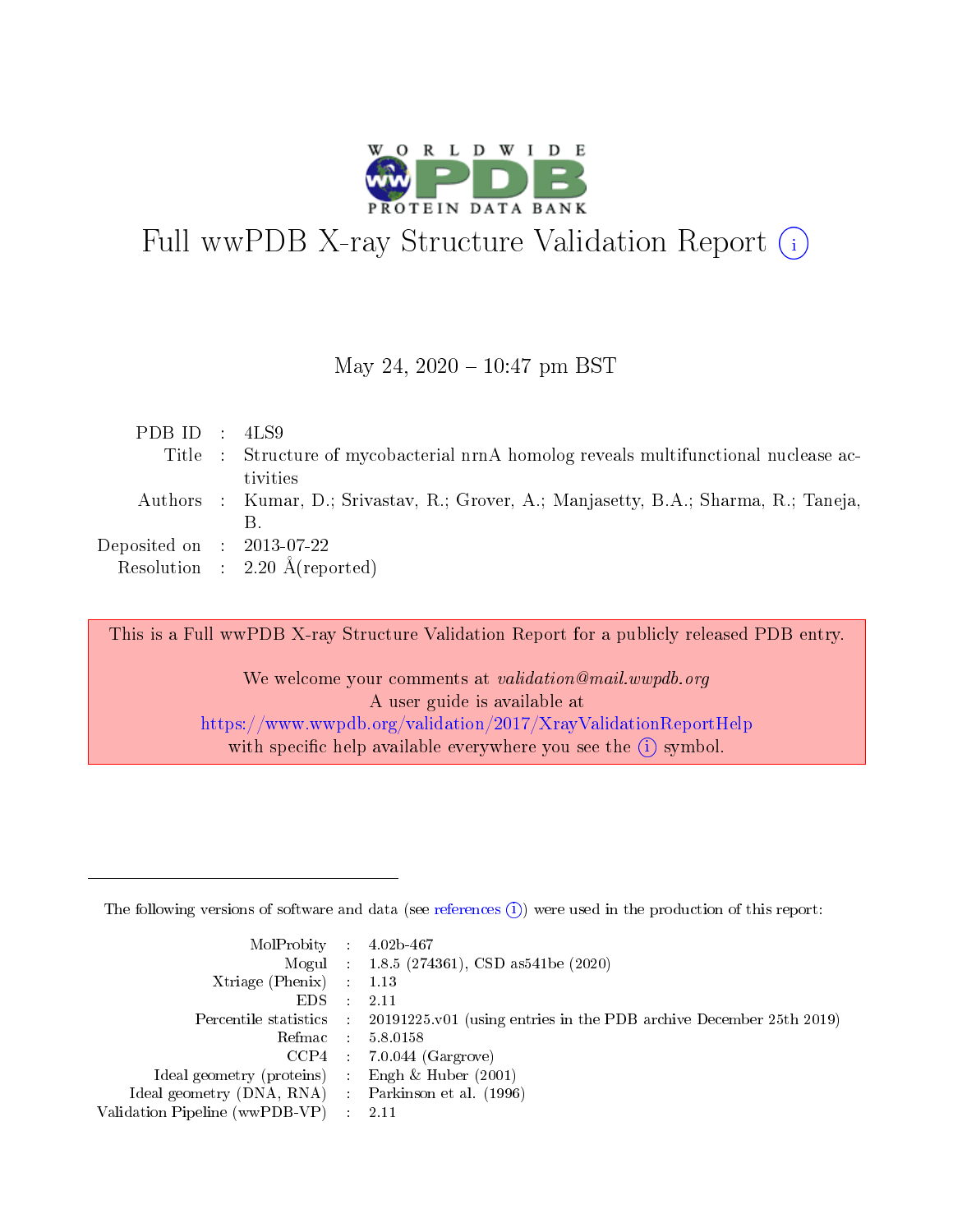# 1 [O](https://www.wwpdb.org/validation/2017/XrayValidationReportHelp#overall_quality)verall quality at a glance  $(i)$

The following experimental techniques were used to determine the structure: X-RAY DIFFRACTION

The reported resolution of this entry is 2.20 Å.

Percentile scores (ranging between 0-100) for global validation metrics of the entry are shown in the following graphic. The table shows the number of entries on which the scores are based.



| Metric                | Whole archive<br>$(\#\mathrm{Entries})$ | Similar resolution<br>$(\#\text{Entries},\, \text{resolution}\; \text{range}(\textup{\AA}))$ |  |  |
|-----------------------|-----------------------------------------|----------------------------------------------------------------------------------------------|--|--|
| $R_{free}$            | 130704                                  | $4898(2.20-2.20)$                                                                            |  |  |
| Clashscore            | 141614                                  | $5594(2.20-2.20)$                                                                            |  |  |
| Ramachandran outliers | 138981                                  | $5503(2.20-2.20)$                                                                            |  |  |
| Sidechain outliers    | 138945                                  | $5504(2.20-2.20)$                                                                            |  |  |
| RSRZ outliers         | 127900                                  | $4800(2.20-2.20)$                                                                            |  |  |

The table below summarises the geometric issues observed across the polymeric chains and their fit to the electron density. The red, orange, yellow and green segments on the lower bar indicate the fraction of residues that contain outliers for  $>=3, 2, 1$  and 0 types of geometric quality criteria respectively. A grey segment represents the fraction of residues that are not modelled. The numeric value for each fraction is indicated below the corresponding segment, with a dot representing fractions  $\epsilon=5\%$  The upper red bar (where present) indicates the fraction of residues that have poor fit to the electron density. The numeric value is given above the bar.

| Mol | ${\bf Chain \mid Length}$ | Quality of chain |     |    |
|-----|---------------------------|------------------|-----|----|
|     | 341                       | 87%              | 7%  | 6% |
|     | 341                       | 82%              | 10% | 6% |

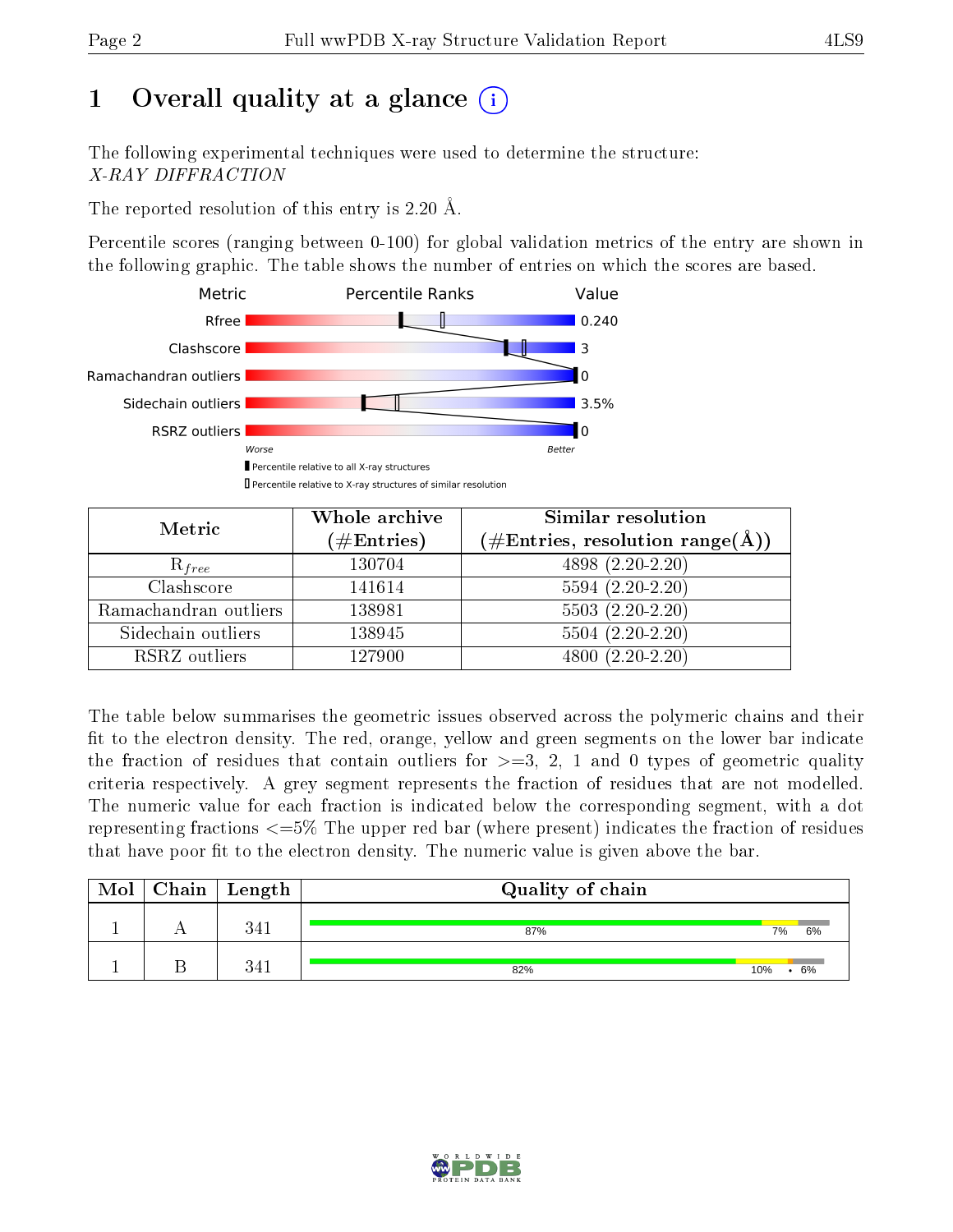# 2 Entry composition (i)

There are 4 unique types of molecules in this entry. The entry contains 5055 atoms, of which 0 are hydrogens and 0 are deuteriums.

In the tables below, the ZeroOcc column contains the number of atoms modelled with zero occupancy, the AltConf column contains the number of residues with at least one atom in alternate conformation and the Trace column contains the number of residues modelled with at most 2 atoms.

• Molecule 1 is a protein called DHH family protein.

| Mol | $C$ hain   Residues | Atoms                    |                    |            |                   |  | $\text{ZeroOcc}$   AltConf   Trace |  |  |
|-----|---------------------|--------------------------|--------------------|------------|-------------------|--|------------------------------------|--|--|
|     | 319                 | $\mathrm{Total}$<br>2382 | 1496 427 452 2 5   | C N O S Se |                   |  |                                    |  |  |
|     | 319                 | 2397                     | Total C N<br>1506. | - 431      | O S Se<br>453 2 5 |  |                                    |  |  |

There are 2 discrepancies between the modelled and reference sequences:

| Chain | Residue   Modelled   Actual |        | Comment                     | Reference |
|-------|-----------------------------|--------|-----------------------------|-----------|
|       | SER                         |        | EXPRESSION TAG   UNP A0QVM9 |           |
|       | SER                         | $\sim$ | EXPRESSION TAG   UNP A0QVM9 |           |

• Molecule 2 is MANGANESE (II) ION (three-letter code: MN) (formula: Mn).

|  | $Mol$   Chain   Residues | Atoms    | $ZeroOcc \   \ AltConf$ |
|--|--------------------------|----------|-------------------------|
|  |                          | Total Mn |                         |
|  |                          | Total Mn |                         |

• Molecule 3 is GLYCEROL (three-letter code: GOL) (formula:  $C_3H_8O_3$ ).

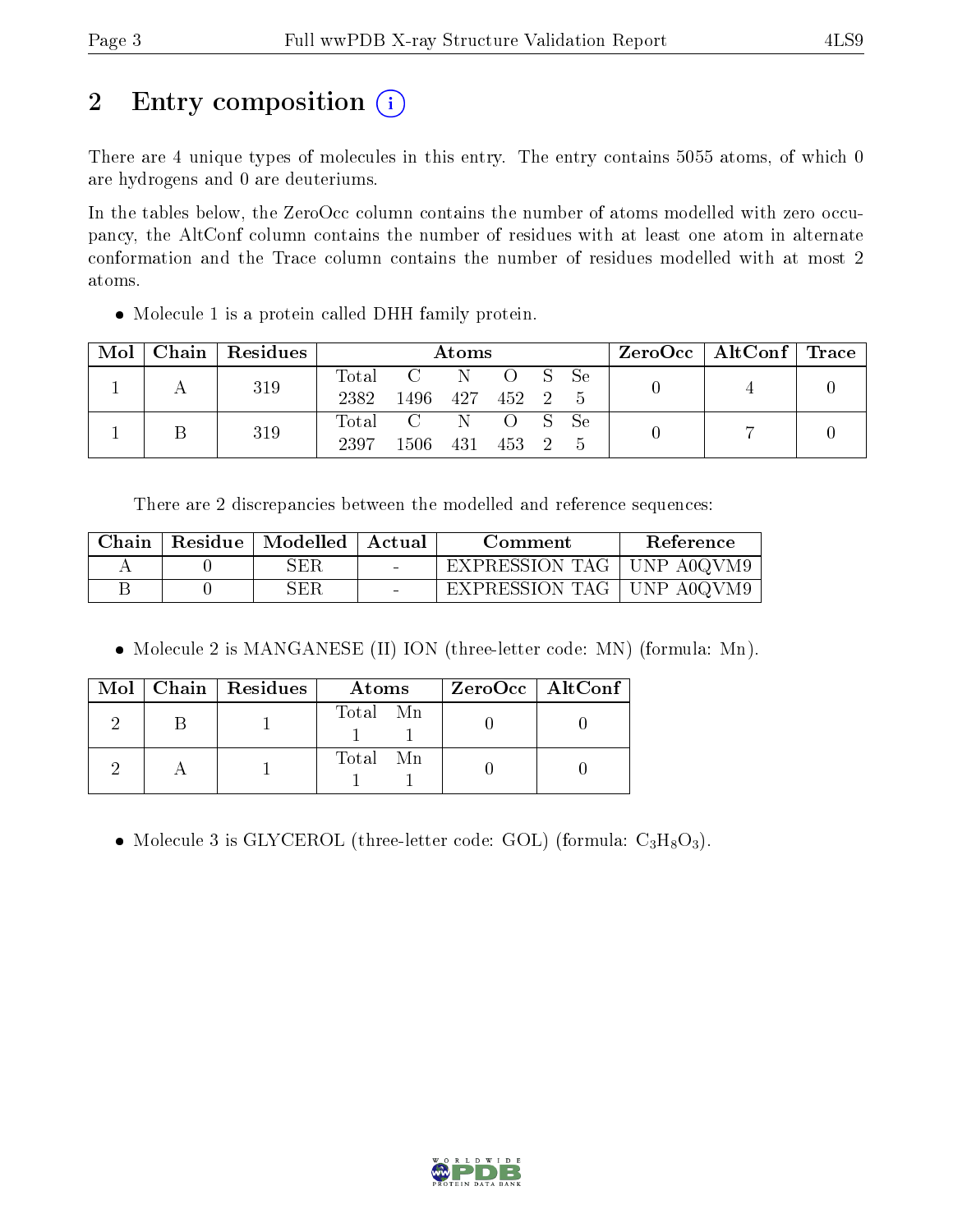

|  | Mol   Chain   Residues | Atoms     |  |  | $\rm ZeroOcc \mid AltConf$ |  |
|--|------------------------|-----------|--|--|----------------------------|--|
|  |                        | Total C C |  |  |                            |  |

 $\bullet\,$  Molecule 4 is water.

|  | Mol   Chain   Residues | Atoms               | $ZeroOcc \   \$ AltConf |
|--|------------------------|---------------------|-------------------------|
|  | 133                    | Total<br>133<br>133 |                         |
|  | 135                    | Total<br>135<br>135 |                         |

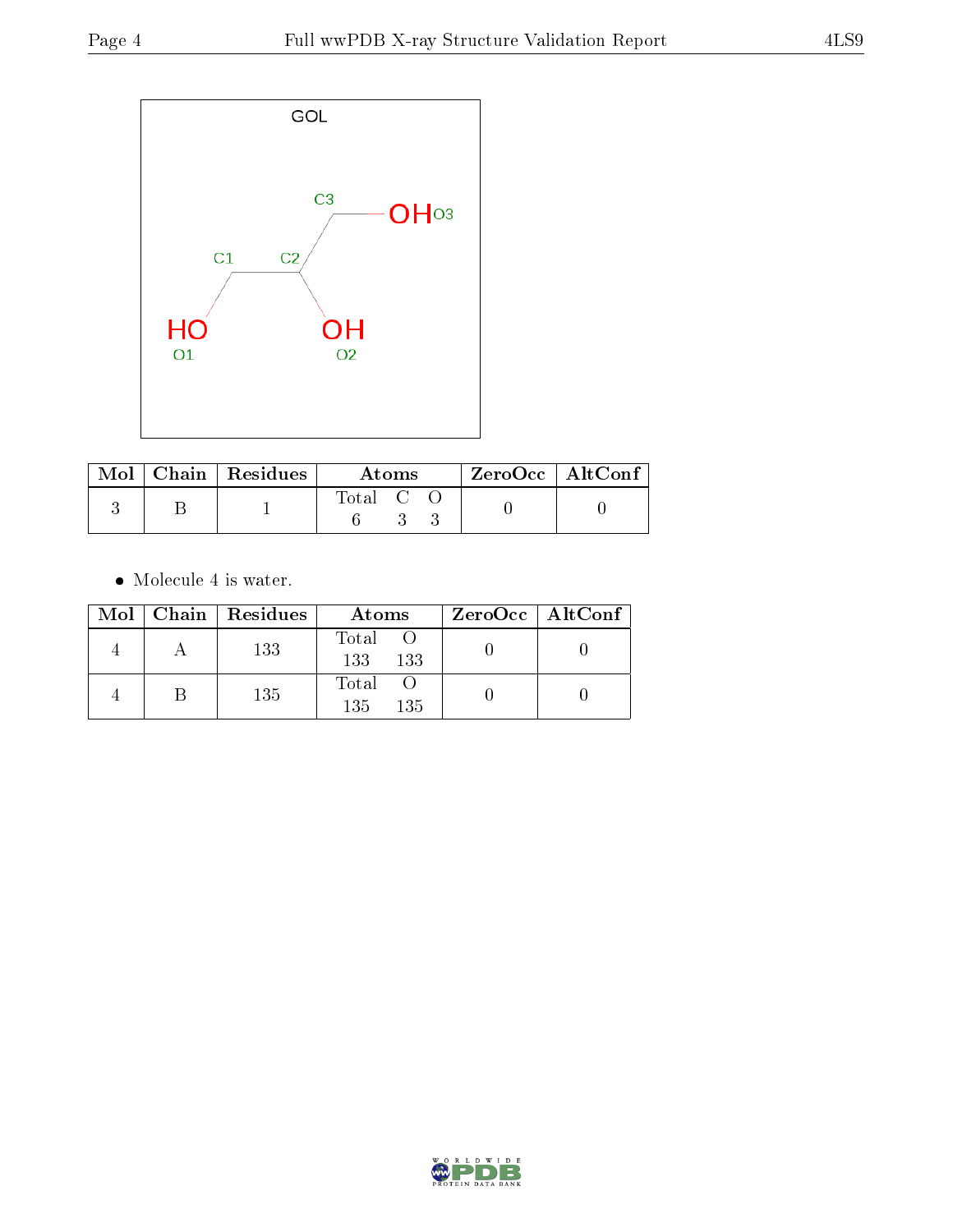R190 R195 I213 L217 W225 S230 R231 V232 Y250 H255 E265 I269 V270 R274 Q277 A283 K286 E287 I288 E289 H292 G340 E289 H292

V174 C177

# 3 Residue-property plots  $(i)$

These plots are drawn for all protein, RNA and DNA chains in the entry. The first graphic for a chain summarises the proportions of the various outlier classes displayed in the second graphic. The second graphic shows the sequence view annotated by issues in geometry and electron density. Residues are color-coded according to the number of geometric quality criteria for which they contain at least one outlier: green  $= 0$ , yellow  $= 1$ , orange  $= 2$  and red  $= 3$  or more. A red dot above a residue indicates a poor fit to the electron density (RSRZ  $> 2$ ). Stretches of 2 or more consecutive residues without any outlier are shown as a green connector. Residues present in the sample, but not in the model, are shown in grey.

- Chain A: 87% 7% 6% I111 R116 L162 S214 M228  $\frac{22}{9}$ S230 L243 V270  $277$  $\mathbb{R}$  ន្ត Experience and Experience and Experience and Experience and Experience and Experience and Experience and Experience and Experience and Experience and Experience and Experience and Experience and Experience an  $\mathbb{S}^2$  $\frac{34}{2}$ H45  $\frac{1}{2}$ Y47  $\frac{159}{2}$ P77  $\frac{3}{8}$  $\overline{\mathbf{B}}$ L304 N303 A305 S323 D329 L339 G340 • Molecule 1: DHH family protein Chain B: 82% 10%  $\frac{1}{1000}$ R101 T108 I111 R116 L117 L123 L141 F142 N146 Y147 I148 M157 SER MSE PRO VAL THR THR THR ASP PRO LYS THR GLY LEU LEU THR GLY PRO ASP ALA GLN ILE ALA  $\frac{22}{22}$ R28 I43  $\frac{44}{15}$ H45  $\frac{54}{5}$ A58 T76
- Molecule 1: DHH family protein

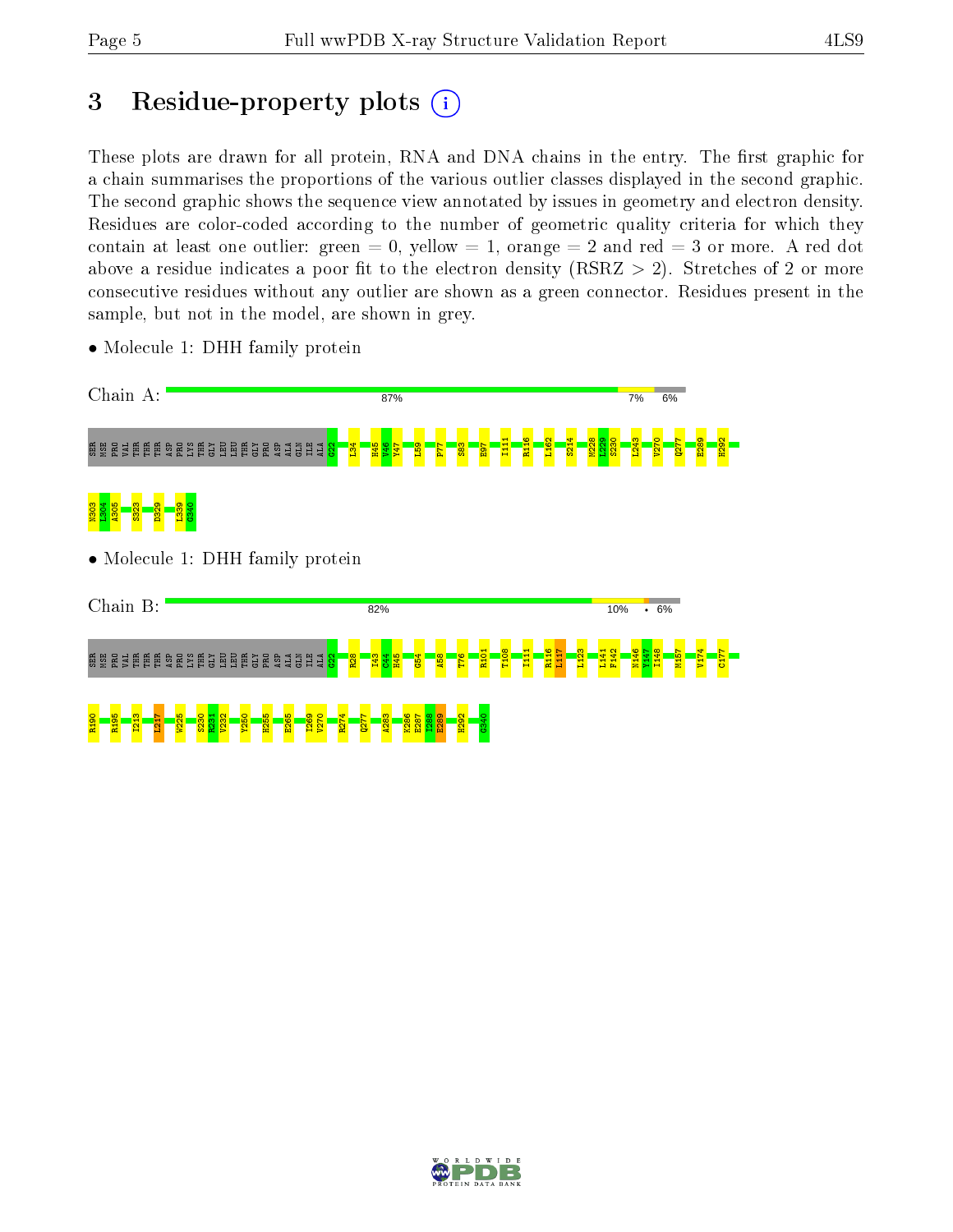# 4 Data and refinement statistics  $(i)$

| Property                                                         | Value                                                    | Source     |
|------------------------------------------------------------------|----------------------------------------------------------|------------|
| $\overline{\text{Space}}$ group                                  | P 1 21 1                                                 | Depositor  |
| Cell constants                                                   | $65.87\text{\AA}$ $86.09\text{\AA}$<br>$66.03\text{\AA}$ |            |
| a, b, c, $\alpha$ , $\beta$ , $\gamma$                           | $118.37^{\circ}$<br>$90.00^\circ$<br>$90.00^\circ$       | Depositor  |
| Resolution $(\AA)$                                               | 34.59<br>$-2.20$                                         | Depositor  |
|                                                                  | 34.59<br>$-2.20$                                         | <b>EDS</b> |
| % Data completeness                                              | $99.5(34.59-2.20)$                                       | Depositor  |
| (in resolution range)                                            | 98.7 (34.59-2.20)                                        | <b>EDS</b> |
| $R_{merge}$                                                      | (Not available)                                          | Depositor  |
| $\frac{R_{sym}}{{}1}$                                            | (Not available)                                          | Depositor  |
|                                                                  | $\overline{4.62}$ (at 2.20 Å)                            | Xtriage    |
| Refinement program                                               | <b>BUSTER 2.10.0</b>                                     | Depositor  |
|                                                                  | $0.176$ , $0.225$                                        | Depositor  |
| $R, R_{free}$                                                    | 0.187<br>, 0.240                                         | DCC        |
| $\mathrm{R}_{free}$ test set                                     | 1666 reflections $(5.07\%)$                              | wwPDB-VP   |
| Wilson B-factor $(A^2)$                                          | 26.5                                                     | Xtriage    |
| Anisotropy                                                       | 0.547                                                    | Xtriage    |
| Bulk solvent $k_{sol}(\text{e}/\text{Å}^3), B_{sol}(\text{Å}^2)$ | $0.33$ , 22.3                                            | <b>EDS</b> |
| L-test for twinning <sup>2</sup>                                 | $< L >$ = 0.41, $< L2$ > = 0.23                          | Xtriage    |
|                                                                  | $0.058$ for $-h-l,k,h$                                   |            |
|                                                                  | $0.058$ for $1, k, -h-1$                                 |            |
| Estimated twinning fraction                                      | $0.066$ for $h,-k,-h-l$                                  | Xtriage    |
|                                                                  | $0.065$ for -h-l,-k,l                                    |            |
|                                                                  | $0.207$ for $1, -k, h$                                   |            |
| $F_o, F_c$ correlation                                           | $0.96\,$                                                 | <b>EDS</b> |
| Total number of atoms                                            | 5055                                                     | wwPDB-VP   |
| Average B, all atoms $(A^2)$                                     | $36.0\,$                                                 | wwPDB-VP   |

Xtriage's analysis on translational NCS is as follows: The largest off-origin peak in the Patterson function is  $5.75\%$  of the height of the origin peak. No significant pseudotranslation is detected.

<sup>&</sup>lt;sup>2</sup>Theoretical values of  $\langle |L| \rangle$ ,  $\langle L^2 \rangle$  for acentric reflections are 0.5, 0.333 respectively for untwinned datasets, and 0.375, 0.2 for perfectly twinned datasets.



<span id="page-5-1"></span><span id="page-5-0"></span><sup>1</sup> Intensities estimated from amplitudes.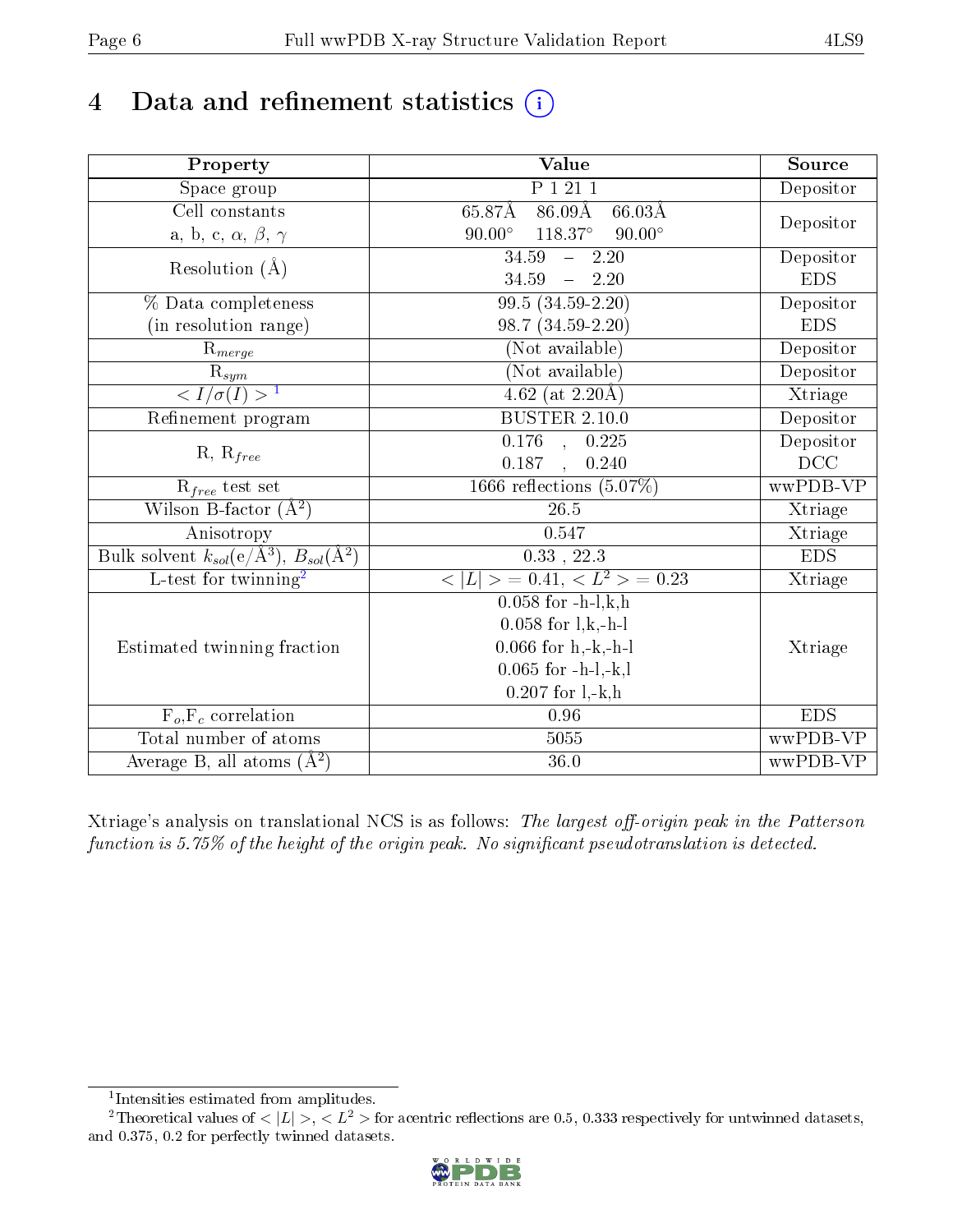# 5 Model quality  $(i)$

## 5.1 Standard geometry  $(i)$

Bond lengths and bond angles in the following residue types are not validated in this section: GOL, MN

The Z score for a bond length (or angle) is the number of standard deviations the observed value is removed from the expected value. A bond length (or angle) with  $|Z| > 5$  is considered an outlier worth inspection. RMSZ is the root-mean-square of all Z scores of the bond lengths (or angles).

| Mol | Chain |      | Bond lengths | Bond angles |             |  |
|-----|-------|------|--------------|-------------|-------------|--|
|     |       | RMSZ | $\# Z  > 5$  | RMSZ        | $\# Z  > 5$ |  |
|     |       | 0.49 | 0/2440       | 0.68        | 0/3324      |  |
|     | В     | 0.49 | 0/2464       | 0.70        | 0/3356      |  |
| АH  | All   | 0.49 | 4904         | 0.69        | /6680       |  |

There are no bond length outliers.

There are no bond angle outliers.

There are no chirality outliers.

There are no planarity outliers.

### $5.2$  Too-close contacts  $\binom{1}{1}$

In the following table, the Non-H and H(model) columns list the number of non-hydrogen atoms and hydrogen atoms in the chain respectively. The H(added) column lists the number of hydrogen atoms added and optimized by MolProbity. The Clashes column lists the number of clashes within the asymmetric unit, whereas Symm-Clashes lists symmetry related clashes.

| Mol |   |      | $\boxed{\text{Chain} \mid \text{Non-H} \mid \text{H}(\text{model})}$ | H(added) |    | $Class \mid Symm$ -Clashes |
|-----|---|------|----------------------------------------------------------------------|----------|----|----------------------------|
|     |   | 2382 |                                                                      | 2366     |    |                            |
|     | B | 2397 |                                                                      | 2393     | 20 |                            |
|     |   |      |                                                                      |          |    |                            |
|     | R |      |                                                                      |          |    |                            |
|     |   |      |                                                                      |          |    |                            |
|     |   | 133  |                                                                      |          |    |                            |
|     |   | 135  |                                                                      |          |    |                            |
|     |   | 5055 |                                                                      | 4767     | 27 |                            |

The all-atom clashscore is defined as the number of clashes found per 1000 atoms (including hydrogen atoms). The all-atom clashscore for this structure is 3.

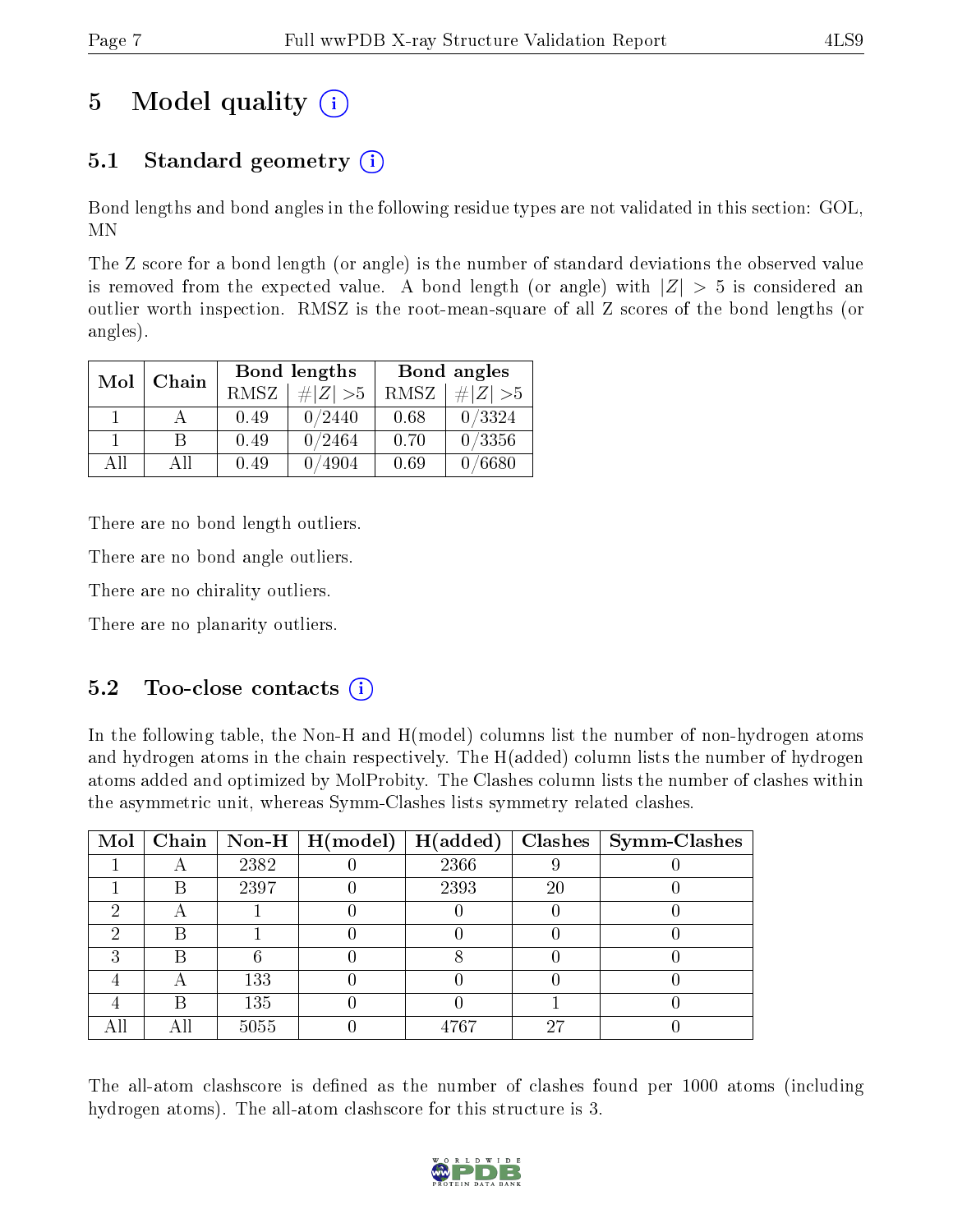|                      |                      | Interatomic       | Clash             |
|----------------------|----------------------|-------------------|-------------------|
| Atom-1               | Atom-2               | distance $(A)$    | overlap $(A)$     |
| 1:B:43:ILE:HG21      | 1:B:117:LEU:HD13     | 1.78              | 0.65              |
| 1:B:270:VAL:O        | 1:B:274:ARG:HG3      | 1.97              | 0.64              |
| 1:A:111:IE:HG23      | 1: A:116: ARG: HB2   | 1.80              | 0.64              |
| 1:B:289:GLU:HB3      | 1:B:292:HIS:HB2      | 1.83              | 0.61              |
| 1: A:34:LEU:HD11     | 1:A:162:LEU:HD21     | 1.84              | 0.58              |
| 1:B:45[A]:HIS:HB3    | 1:B:111:ILE:HG12     | 1.86              | 0.57              |
| 1:B:213:ILE:HG23     | 1:B:217:LEU:HD23     | 1.86              | 0.57              |
| 1:B:108:THR:HG23     | 1:B:111:ILE:HD12     | 1.89              | 0.55              |
| 1:A:289:GLU:HB2      | 1:A:292:HIS:HB2      | 1.90              | 0.54              |
| 1:B:157:MSE:SE       | 1:B:195[A]:ARG:HE    | $\overline{2.42}$ | 0.52              |
| 1:B:101:ARG:HD3      | 1:B:123:LEU:HD21     | 1.92              | 0.52              |
| 1:A:214:SER:HB3      | 1:B:190:ARG:HG2      | 1.92              | 0.52              |
| 1:B:108:THR:HG21     | 1:B:142:PHE:HZ       | 1.76              | 0.51              |
| 1:B:108:THR:HG21     | 1:B:142:PHE:CZ       | 2.52              | 0.45              |
| 1:B:232:VAL:HG11     | 1:B:269:ILE:HD13     | 2.00              | 0.44              |
| 1:B:225:TRP:HB2      | 1:B:265:GLU:OE1      | 2.18              | 0.44              |
| 1:A:45[A]:HIS:HB3    | 1: A: 111: ILE: HG12 | 1.98              | 0.43              |
| 1:B:58:ALA:HB1       | 1:B:174:VAL:HG13     | 2.01              | 0.43              |
| 1:B:250:TYR:HA       | 1:B:283:ALA:O        | 2.19              | 0.43              |
| 1:A:230:SER:HA       | 1:B:230:SER:HA       | 2.02              | 0.42              |
| 1: B:54: GLY:O       | 1:B:177:CYS:HB3      | $\overline{2.20}$ | $\overline{0.42}$ |
| 1:A:47:TYR:HA        | 1:A:77:PRO:HD3       | 2.01              | 0.41              |
| 1:A:243:LEU:HDI1     | 1:A:339:LEU:HD22     | 2.01              | 0.41              |
| 1:B:108:THR:HG22     | 4:B:1192:HOH:O       | 2.20              | 0.41              |
| 1: A: 303: ASN: HD21 | 1: A:305:ALA:HB3     | 1.86              | 0.40              |
| 1:B:146:ASN:HB3      | 1:B:148:ILE:HD11     | 2.03              | 0.40              |
| 1:B:255:HIS:N        | 1:B:287:GLU:HB3      | 2.37              | 0.40              |

All (27) close contacts within the same asymmetric unit are listed below, sorted by their clash magnitude.

There are no symmetry-related clashes.

### 5.3 Torsion angles  $(i)$

#### 5.3.1 Protein backbone (i)

In the following table, the Percentiles column shows the percent Ramachandran outliers of the chain as a percentile score with respect to all X-ray entries followed by that with respect to entries of similar resolution.

The Analysed column shows the number of residues for which the backbone conformation was analysed, and the total number of residues.

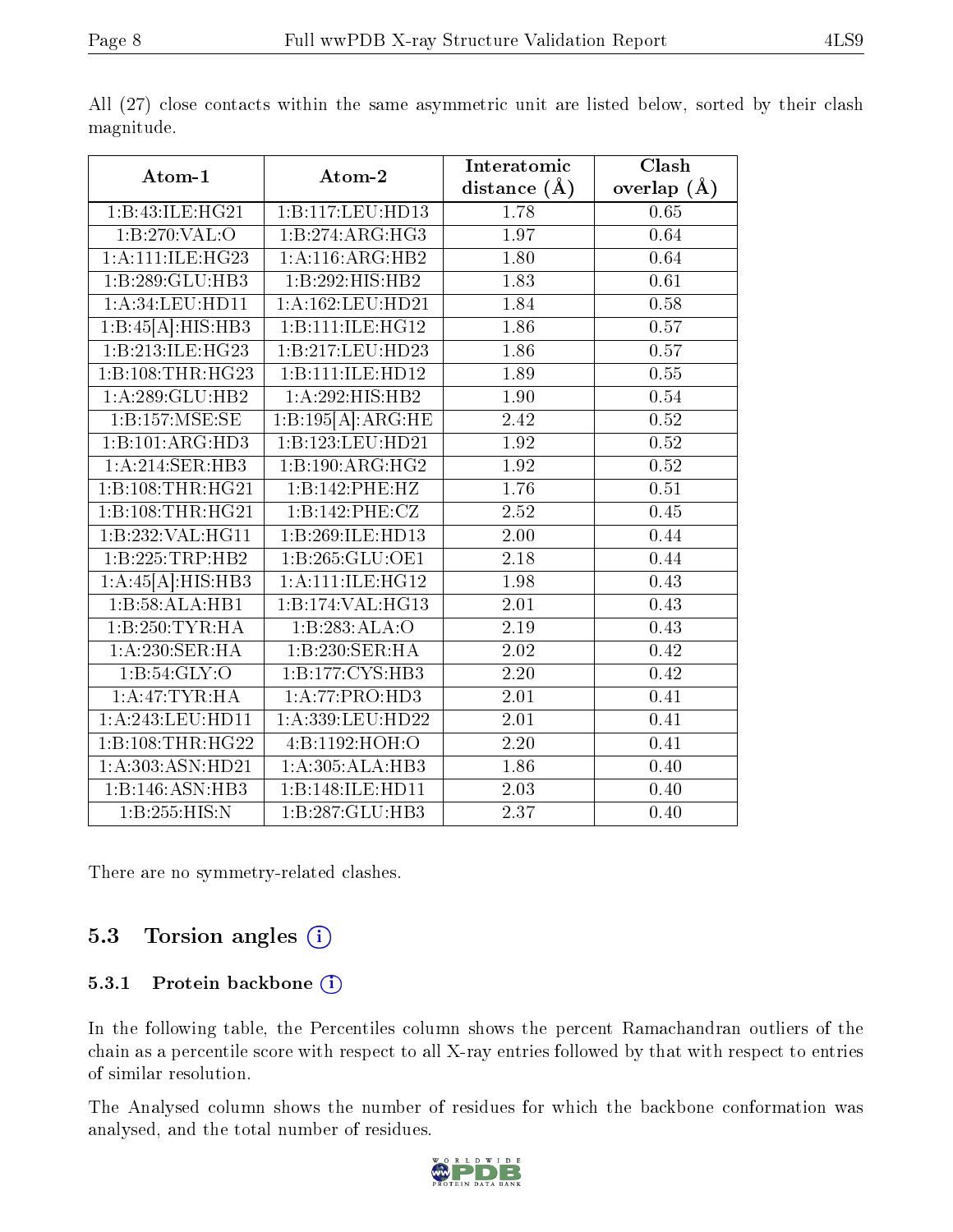| Mol | Chain | Analysed                      | Favoured |           | Allowed   Outliers | $\mid$ Percentiles $\mid$ |
|-----|-------|-------------------------------|----------|-----------|--------------------|---------------------------|
|     |       | $321/341 (94\%)$ 314 (98\%)   |          | $7(2\%)$  |                    | 100 100                   |
|     |       | $324/341$ (95%)   318 (98%)   |          | 6 $(2\%)$ |                    | 100<br>100                |
| All | All   | $645/682$ (95\%)   632 (98\%) |          | $13(2\%)$ |                    | 100<br>100                |

There are no Ramachandran outliers to report.

#### 5.3.2 Protein sidechains  $(i)$

In the following table, the Percentiles column shows the percent sidechain outliers of the chain as a percentile score with respect to all X-ray entries followed by that with respect to entries of similar resolution.

The Analysed column shows the number of residues for which the sidechain conformation was analysed, and the total number of residues.

| Mol | Chain | Analysed         | Rotameric   Outliers |           | Percentiles         |  |  |
|-----|-------|------------------|----------------------|-----------|---------------------|--|--|
|     |       | 246/254(97%)     | 238(97%)             | $8(3\%)$  | 38<br>49            |  |  |
|     |       | $249/254(98\%)$  | 240 $(96\%)$         | $9(4\%)$  | <sup>35</sup><br>45 |  |  |
| All | All   | $495/508$ (97\%) | 478 (97\%)           | $17(3\%)$ | -47<br>-36          |  |  |

All (17) residues with a non-rotameric sidechain are listed below:

| Mol            | Chain                   | $\operatorname{Res}% \left( \mathcal{N}\right) \equiv\operatorname{Res}(\mathcal{N}_{0})\cap\mathcal{N}_{1}$ | Type                    |
|----------------|-------------------------|--------------------------------------------------------------------------------------------------------------|-------------------------|
| $\mathbf{1}$   | А                       | 59                                                                                                           | LEU                     |
| $\mathbf{1}$   | $\overline{A}$          | 83                                                                                                           | ${\rm SER}$             |
| $\overline{1}$ | $\overline{\rm A}$      | 97                                                                                                           | $\widetilde{{\rm GLU}}$ |
| $\mathbf 1$    | $\overline{\rm A}$      | 228                                                                                                          | MSE                     |
| $\mathbf{1}$   | $\overline{\rm A}$      | 270                                                                                                          | <b>VAL</b>              |
| $\overline{1}$ | $\overline{\rm A}$      | 277                                                                                                          | $\overline{\text{GLN}}$ |
| $\mathbf{1}$   | $\overline{\rm A}$      | 323                                                                                                          | SER                     |
| $\mathbf{1}$   | $\overline{\rm A}$      | 329                                                                                                          | ASP                     |
| $\mathbf{1}$   | $\overline{\mathrm{B}}$ | 28                                                                                                           | ARG                     |
| $\mathbf{1}$   | B                       | 76                                                                                                           | THR                     |
| $\mathbf{1}$   | B                       | 116                                                                                                          | ARG                     |
| $\mathbf{1}$   | B                       | 117                                                                                                          | LEU                     |
| $\overline{1}$ | $\overline{\mathrm{B}}$ | 141                                                                                                          | LEU                     |
| $\mathbf{1}$   | B                       | 217                                                                                                          | LEU                     |
| $\mathbf{1}$   | $\overline{\mathrm{B}}$ | $\overline{2}77$                                                                                             | $\overline{\text{GLN}}$ |
| $\mathbf{1}$   | B                       | 286                                                                                                          | <b>LYS</b>              |
| $\overline{1}$ | В                       | 289                                                                                                          | GLU                     |

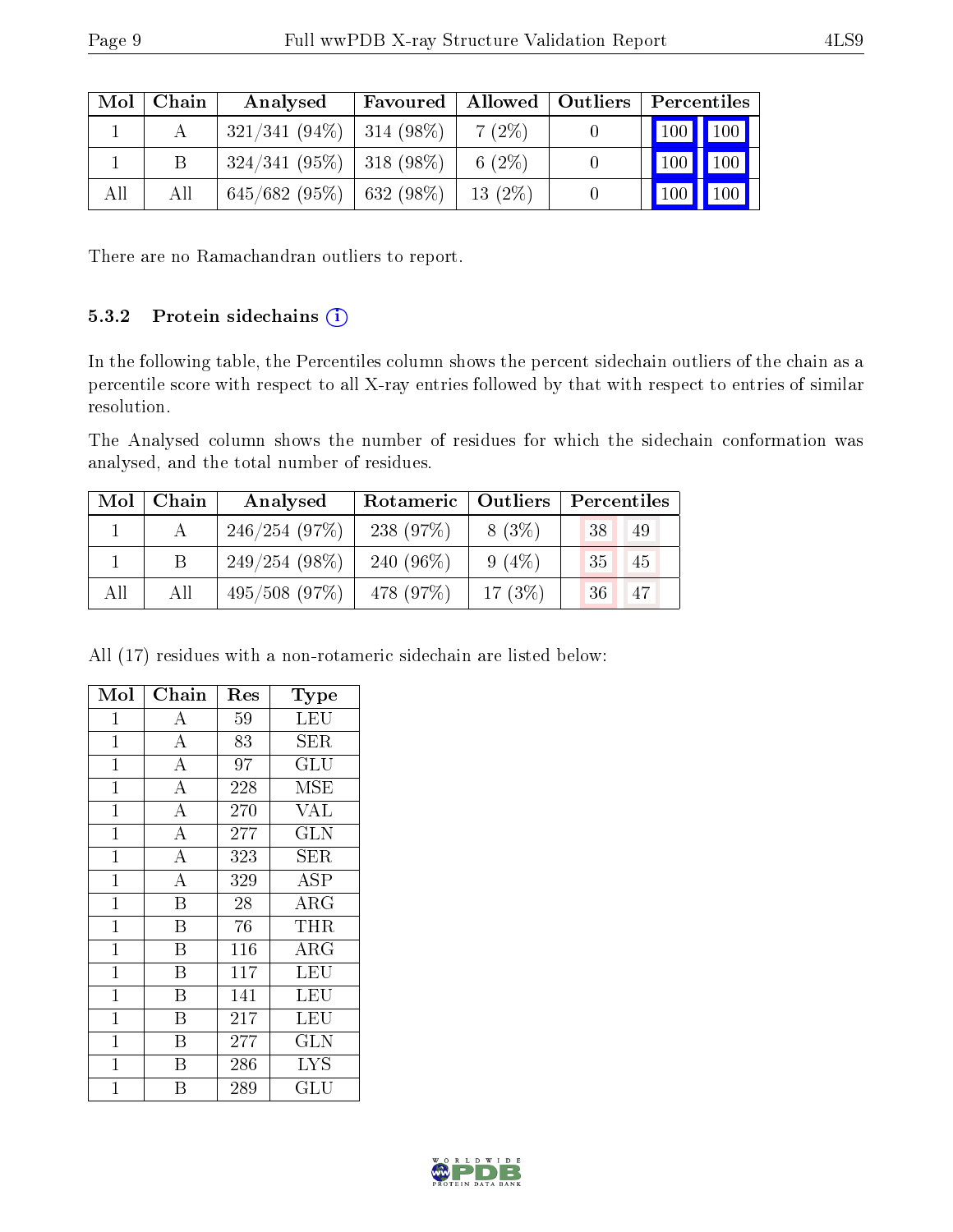Some sidechains can be flipped to improve hydrogen bonding and reduce clashes. All (3) such sidechains are listed below:

| $\operatorname{Mol}$ | Chain | Res | Type |
|----------------------|-------|-----|------|
|                      |       | 140 | GLN  |
|                      |       | 303 |      |
|                      |       | 318 |      |

#### 5.3.3 RNA  $(i)$

There are no RNA molecules in this entry.

#### 5.4 Non-standard residues in protein, DNA, RNA chains (i)

There are no non-standard protein/DNA/RNA residues in this entry.

#### 5.5 Carbohydrates (i)

There are no carbohydrates in this entry.

### 5.6 Ligand geometry (i)

Of 3 ligands modelled in this entry, 2 are monoatomic - leaving 1 for Mogul analysis.

In the following table, the Counts columns list the number of bonds (or angles) for which Mogul statistics could be retrieved, the number of bonds (or angles) that are observed in the model and the number of bonds (or angles) that are defined in the Chemical Component Dictionary. The Link column lists molecule types, if any, to which the group is linked. The Z score for a bond length (or angle) is the number of standard deviations the observed value is removed from the expected value. A bond length (or angle) with  $|Z| > 2$  is considered an outlier worth inspection. RMSZ is the root-mean-square of all Z scores of the bond lengths (or angles).

| Mol<br>Type | Chain | Res | Link |                          | Bond lengths |      | Bond angles         |                                |          |                    |
|-------------|-------|-----|------|--------------------------|--------------|------|---------------------|--------------------------------|----------|--------------------|
|             |       |     |      |                          | ∪ounts       | RMSZ | $\pm  Z^{\dagger} $ | $\rm{Counts}$                  | RMSZ     | #<br>$\mathcal{L}$ |
|             |       |     | 1002 | $\overline{\phantom{a}}$ | 0.5.5        | 0.05 |                     | $\tilde{\phantom{a}}$<br>5.5.D | $0.28\,$ |                    |

In the following table, the Chirals column lists the number of chiral outliers, the number of chiral centers analysed, the number of these observed in the model and the number defined in the Chemical Component Dictionary. Similar counts are reported in the Torsion and Rings columns. '-' means no outliers of that kind were identified.

|       |            |  | Mol   Type   Chain   Res   Link   Chirals   Torsions   Rings |                                   |
|-------|------------|--|--------------------------------------------------------------|-----------------------------------|
| ' GOL | $\pm 1002$ |  | $1 \cdot 0/4/4/4$                                            | <b>Contract Contract Contract</b> |

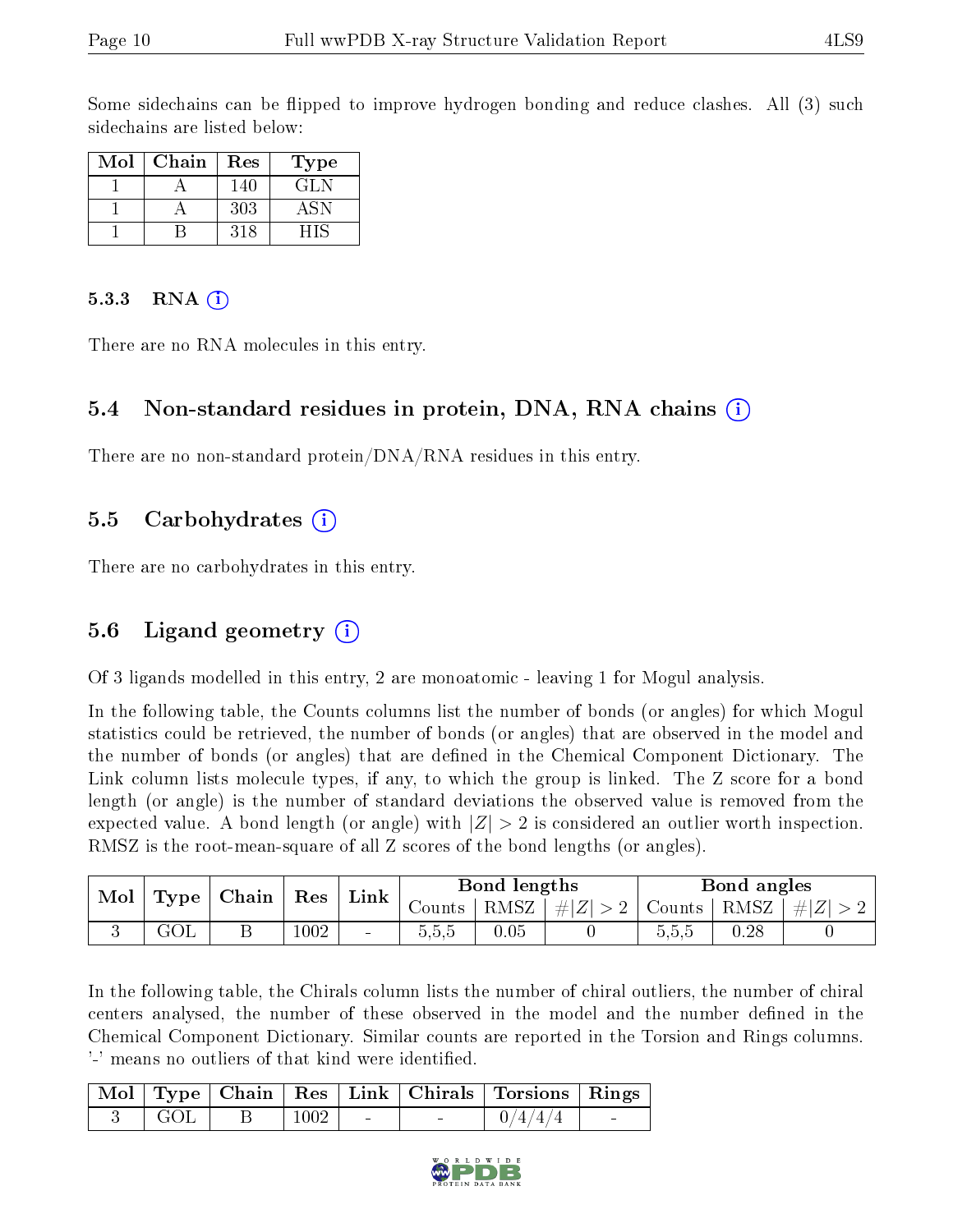There are no bond length outliers. There are no bond angle outliers. There are no chirality outliers. There are no torsion outliers. There are no ring outliers. No monomer is involved in short contacts.

### 5.7 [O](https://www.wwpdb.org/validation/2017/XrayValidationReportHelp#nonstandard_residues_and_ligands)ther polymers (i)

There are no such residues in this entry.

### 5.8 Polymer linkage issues (i)

There are no chain breaks in this entry.

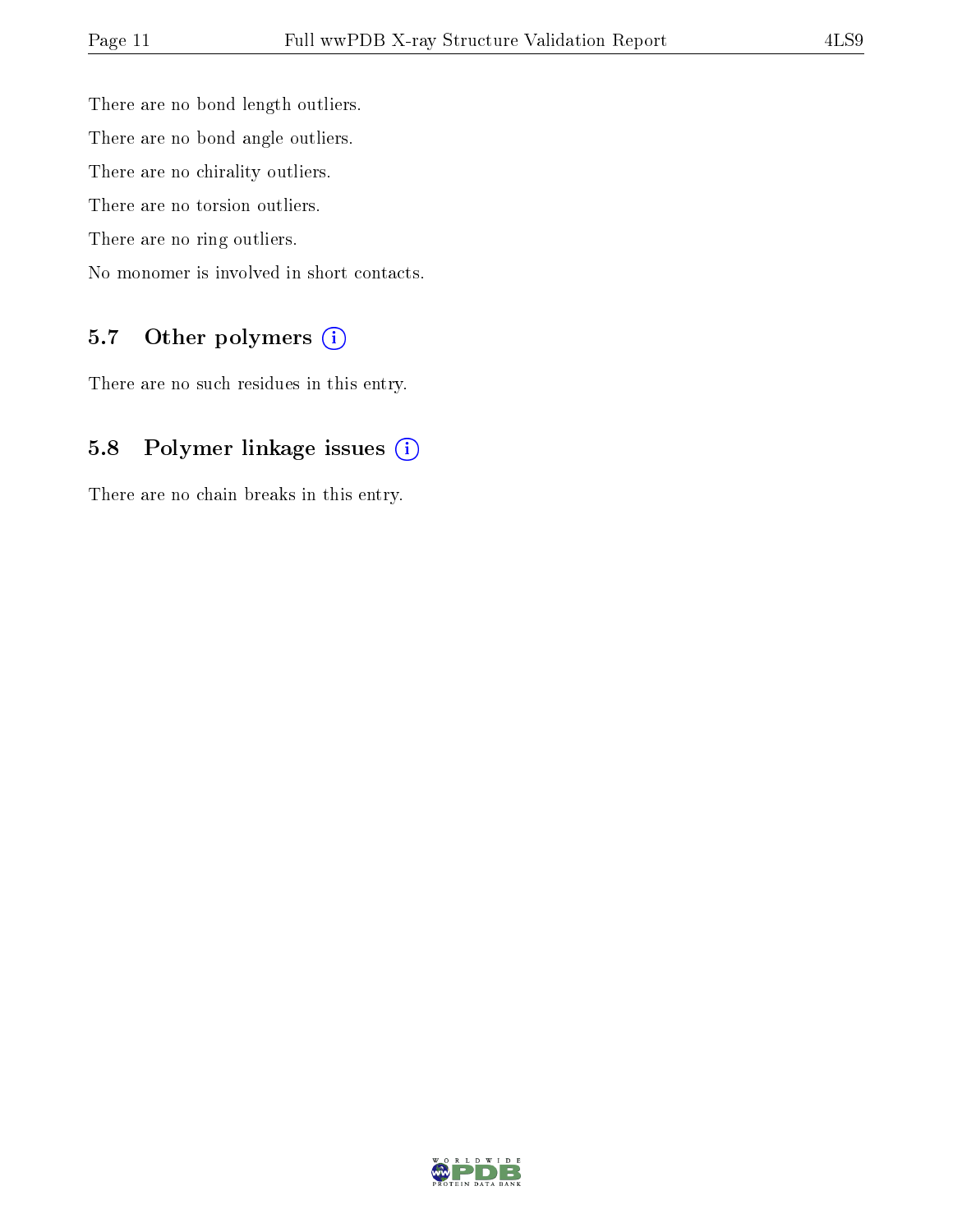# 6 Fit of model and data  $\left( \cdot \right)$

# 6.1 Protein, DNA and RNA chains (i)

In the following table, the column labelled  $#RSRZ>2'$  contains the number (and percentage) of RSRZ outliers, followed by percent RSRZ outliers for the chain as percentile scores relative to all X-ray entries and entries of similar resolution. The OWAB column contains the minimum, median,  $95<sup>th</sup>$  percentile and maximum values of the occupancy-weighted average B-factor per residue. The column labelled  $Q< 0.9$  lists the number of (and percentage) of residues with an average occupancy less than 0.9.

| Mol | Chain | Analysed        | ${ <\hspace{-1.5pt}{\mathrm{RSRZ}} \hspace{-1.5pt}>}$ | $\#\text{RSRZ} > 2$ |  | $OWAB(A^2)$     | $\mathrm{Q}{<}0.9$ |  |
|-----|-------|-----------------|-------------------------------------------------------|---------------------|--|-----------------|--------------------|--|
|     |       | $314/341(92\%)$ | $-0.60$                                               |                     |  | $0$ 100 100     | 15, 32, 63, 100    |  |
|     |       | $314/341(92\%)$ | $-0.59$                                               |                     |  | $0$   100   100 | 16, 36, 56, 96     |  |
| All | All   | $628/682(92\%)$ | $-0.60$                                               |                     |  | $0$ 100 100     | 15, 35, 60, 100    |  |

There are no RSRZ outliers to report.

### 6.2 Non-standard residues in protein, DNA, RNA chains (i)

There are no non-standard protein/DNA/RNA residues in this entry.

### 6.3 Carbohydrates (i)

There are no carbohydrates in this entry.

## 6.4 Ligands  $(i)$

In the following table, the Atoms column lists the number of modelled atoms in the group and the number defined in the chemical component dictionary. The B-factors column lists the minimum, median,  $95<sup>th</sup>$  percentile and maximum values of B factors of atoms in the group. The column labelled  $Q< 0.9$ ' lists the number of atoms with occupancy less than 0.9.

| Mol | $\operatorname{Type}$ | Chain | Res      | $\Delta t$ oms | ${\bf RSCC}$ |          | $RSR   B-factors(A^2)$ | Q <sub>0.9</sub> |
|-----|-----------------------|-------|----------|----------------|--------------|----------|------------------------|------------------|
|     |                       |       | $1002\,$ | 76             | 0.78         | 0.30     | 66,67,68,68            |                  |
|     | МN                    |       | $1001\,$ |                | $0.98\,$     | $0.05\,$ | 36, 36, 36, 36         |                  |
|     | МN                    |       | 1001     |                | 1.98         | 0.05     | 30, 30, 30, 30         |                  |